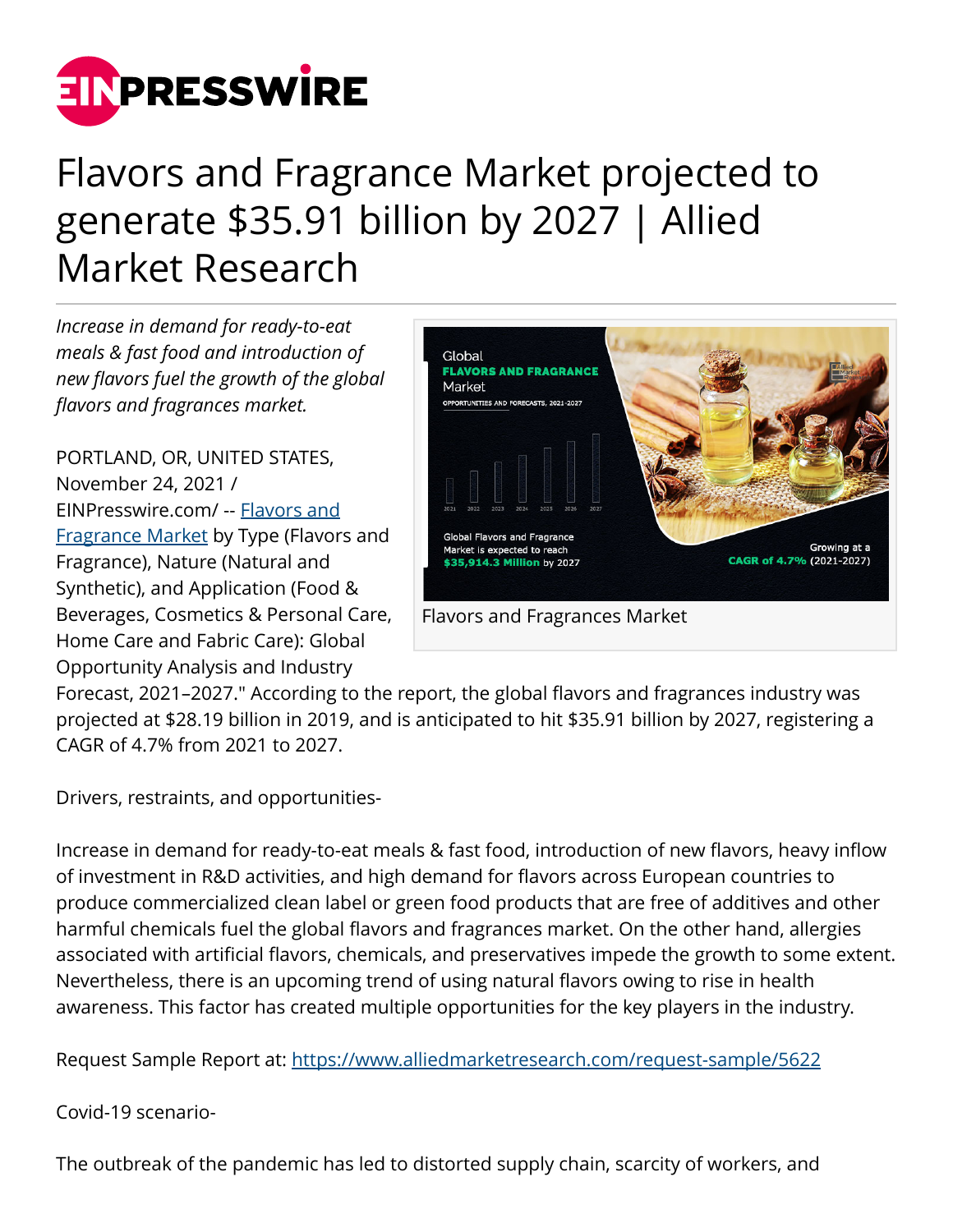complete shutdown of hotels & restaurants. This, in turn, has impacted the global flavors and fragrances market negatively.

Also, the import and export restrictions on goods and several lockdown measures imposed by government bodies across the world are the major challenges faced by the exporters during this pandemic.

The fragrances segment to retain its dominance by 2027-

Based on type, the fragrances segment contributed to more than three-fifths of the global flavors and fragrances market share in 2019, and is expected to rule the roost by the end of 2027. The same segment would also register the fastest CAGR of 5.0% throughout the forecast period, owing to increase in demand for deodorants, perfumes, soaps, creams, talcum powders, and hair oils.

For Purchase Enquiry at: <https://www.alliedmarketresearch.com/purchase-enquiry/5622>

The synthetic segment to lead the trail-

Based on nature, the synthetic segment accounted for nearly two-thirds of the global flavors and fragrances market revenue in 2019, and is anticipated to lead the trail by 2027. In composition, they are often more flexible than natural varieties, which are limited to florals, musk, and botanicals. They can be produced in a single molecule laboratory and blended with essential oils to produce an endless array of fragrances. These factors propel the growth of the segment. The natural segment, on the other hand, would grow at the fastest CAGR of 5.4% from 2021 to 2027, due to rise in demand for clean label products globally.

Asia-Pacific, followed by North America, to dominate in terms of revenue-

Based on region, Asia-Pacific, followed by North America, held the major share in 2019, garnering around one-third of the global flavors and fragrances market. The market across the same region would also exhibit the fastest CAGR of 6.6% during the forecast period. Rise in purchasing power of the Asia-Pacific population, changes in their eating habits, increase in urbanization, lack of regulatory framework, wide customer base, growth in stress among individuals, and preference for tasty food products drive the market growth

Get detailed COVID-19 impact analysis on the Flavors And Fragrances Market @ <https://www.alliedmarketresearch.com/request-for-customization/5622?reqfor=covid>

Key players in the industry-

Frutarom Industries Ltd. Givaudan International SA Huabao International Holdings Limited Kerry Group, PLC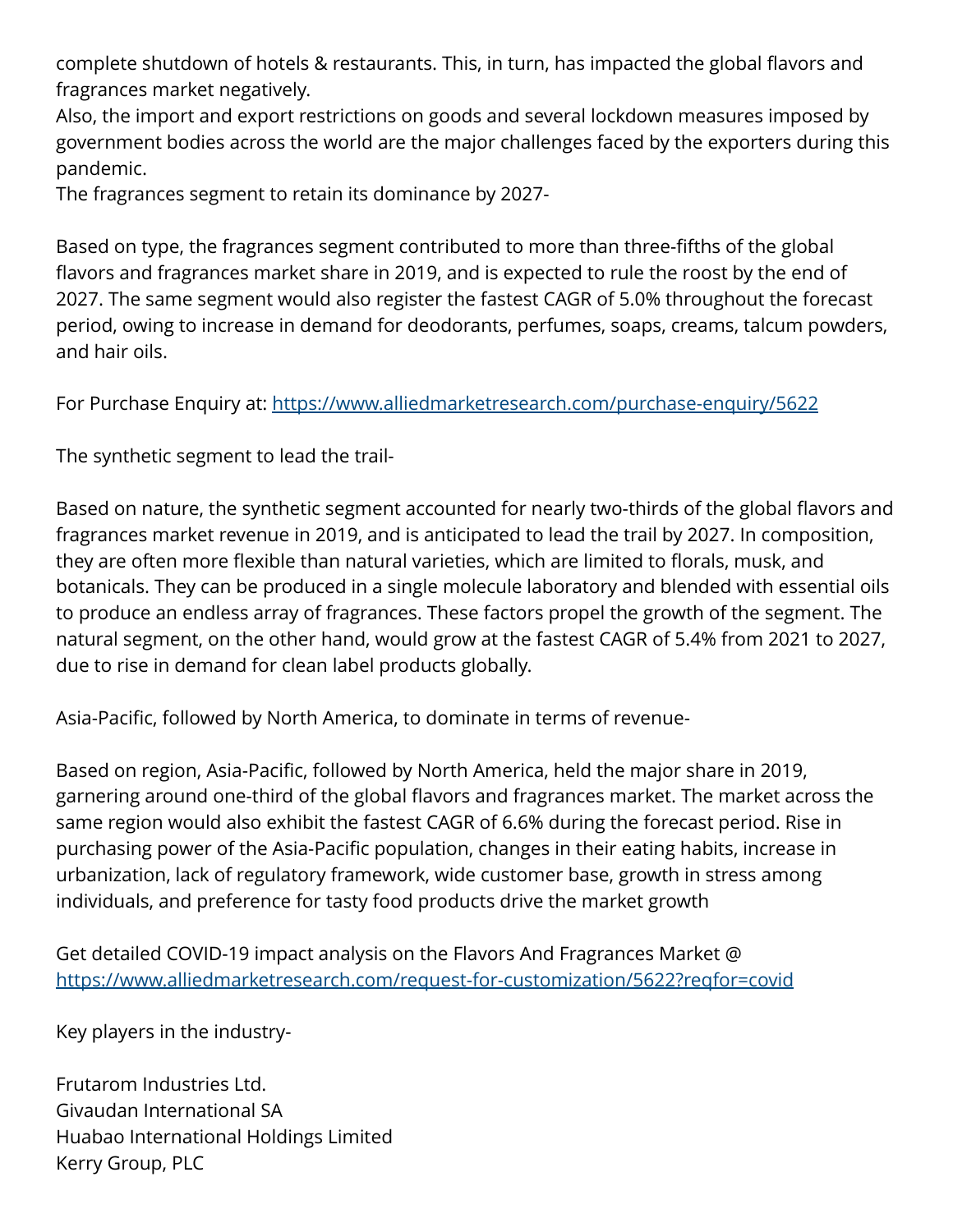Symrise AG International Flavors & Fragrances, Inc. Firmenich SA Robertet SA S H Kelkar and Company Limited Sensient Technologies Corporation

Similar Reports: [Functional Food Market Expected to Reach \\$267,924.40 Million by 2027](https://www.alliedmarketresearch.com/functional-food-market) [Protein Ingredients Market is Expected to Reach \\$91.89 Billion by 2027](https://www.alliedmarketresearch.com/protein-ingredients-market-A07178)

Upcoming Reports:

Coffee Flavoring Emulsion Market: [https://www.alliedmarketresearch.com/coffee-flavoring](https://www.alliedmarketresearch.com/coffee-flavoring-emulsion-market-A07426)[emulsion-market-A07426](https://www.alliedmarketresearch.com/coffee-flavoring-emulsion-market-A07426)

Biotech Flavor Market:<https://www.alliedmarketresearch.com/biotech-flavor-market> Flavored Bottled Water Market: [https://www.alliedmarketresearch.com/flavored-bottled-water](https://www.alliedmarketresearch.com/flavored-bottled-water-market)[market](https://www.alliedmarketresearch.com/flavored-bottled-water-market)

Pet Food Flavors Market:<https://www.alliedmarketresearch.com/pet-food-flavors-market>

## About Us

Allied Market Research (AMR) is a full-service market research and business-consulting wing of Allied Analytics LLP based in Portland, Oregon. Allied Market Research provides global enterprises as well as medium and small businesses with unmatched quality of "Market Research Reports" and "Business Intelligence Solutions." AMR has a targeted view to provide business insights and consulting to assist its clients to make strategic business decisions and achieve sustainable growth in their respective market domain.

We are in professional corporate relations with various companies and this helps us in digging out market data that helps us generate accurate research data tables and confirms utmost accuracy in our market forecasting. Each and every data presented in the reports published by us is extracted through primary interviews with top officials from leading companies of domain concerned. Our secondary data procurement methodology includes deep online and offline research and discussion with knowledgeable professionals and analysts in the industry.

David Correa Allied Analytics LLP +1 800-792-5285 [email us here](http://www.einpresswire.com/contact_author/3203823) Visit us on social media: [Facebook](https://www.facebook.com/alliedmarketresearch/) **[Twitter](https://twitter.com/allied_mr)** [LinkedIn](https://www.linkedin.com/company/allied-market-research)